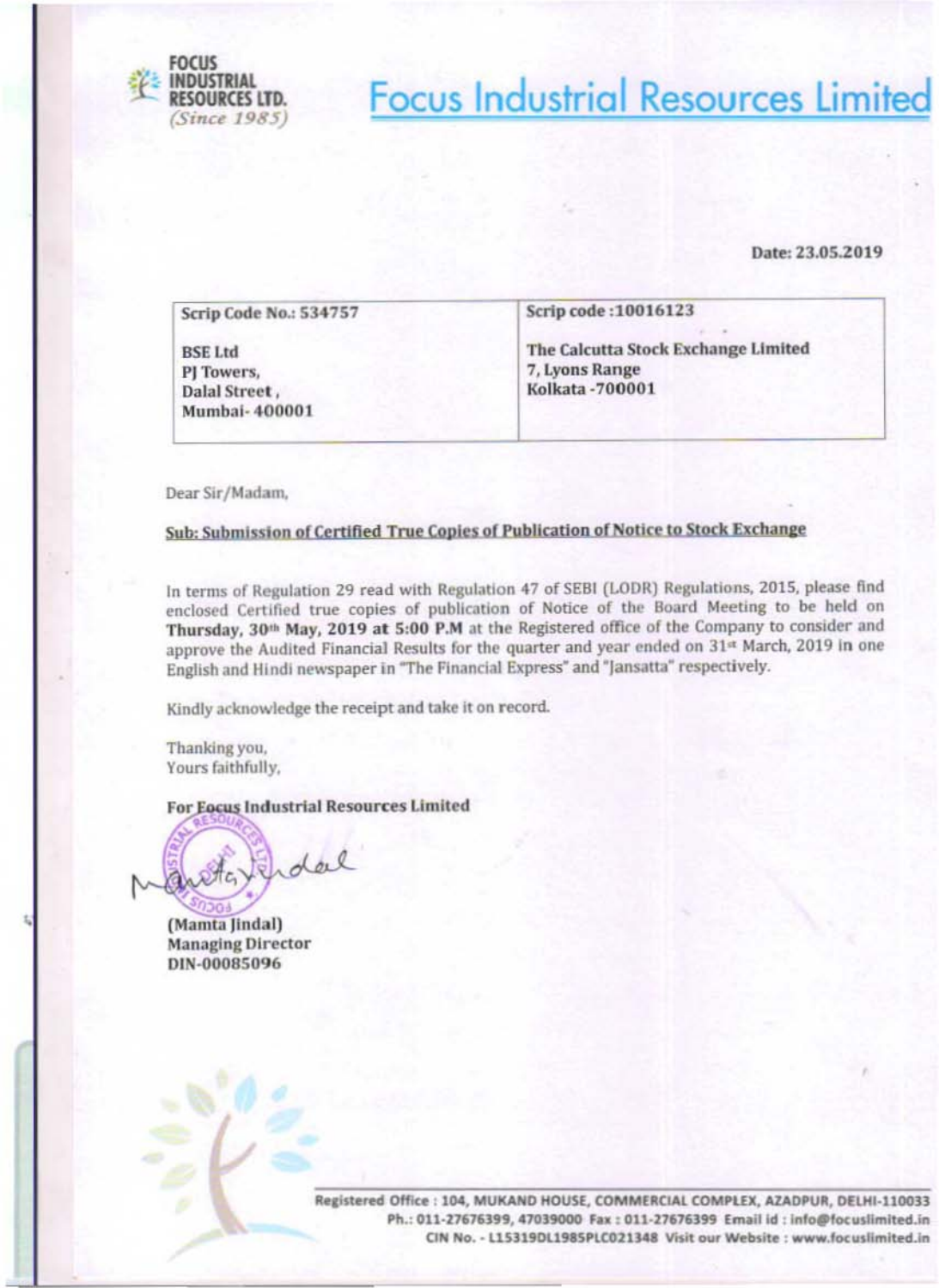THURSDAY, MAY 23, 2019

## WWW.FINANCIALEXPRESS.COM

# **FINANCIAL EXPRESS**

**CONTINENTAL SECUR** 

Nego officer, Fax No. 301, Media Paul Angel of<br>CNN LATTERIL/1090PLC000371, Vista Re: www.accidre

Pursuant to Regulation 29 read with Regulation 17 of the Second State of the Second State International Regulation 17 of the Second State International Regulation 17 of the Second State International Regulation 17 of the U

uffer the mains wholes for dealing in securities of company to<br>I the company and their immediate relatives from April 57, 201<br>civit after the results are made publicated by 30°, 2019 for the

нисе: Jeipur<br>sta 23.05.2018

70

**INDIAN TONERS & DEVI CORPORATE IDENTIFICATION NUMBER**<br>Regis Office: 18.5 Km Milestane, Ramyor Ex Watch E-Mail ID - Info@in Phone No. 0555-2584271 Fax NOTICE FOR LOSS OF SH

Notice is hereby given that the following share cert<br>lost stolen misplaced inot traceable and the registal<br>the company for issue of duplicate share certificates Folio No. Certificate No. Distinctive Nos Sha

From To To 108 38446 26546 3246401 3246500  $10<sup>2</sup>$ 20457 Any person(e) who has twee any cisier in respect of<br>who so the company at the address given above as<br>publication of the notice, in case where no objections<br>pompany will proceed to issue duplicate share of<br>warned against pu

Place: New Delhi Date: 22.05.2019 **ORIENT** gid. Off. 8, Indi

Corporate off: Iris House, 16 b<br>Tel.: +91-11-47119100, Email: custor EXTRACT OF AUDITED STANDALONE & CONSOLIDATED

Particulars

围

**Total Income from Operations** 

- Net Profit/(Loss) for the period  $\overline{2}$
- (Before Tax and Exceptional Items) Net Profit/ (Loss) for the period
- (Before Tax and after Exceptional Items)
- Net Profit/ (Lose) for the period z
- (After Tax and Exceptional Items)
- Total Comprehensive Income, for the period [Comprising Profit/(Loss) for the Period (after Tax) and  $\overline{5}$ Other Comprehensive Income (after Tax)]
- Paid up Equity Share Capital (Face value of ₹10/- each 6
- 
- 7 Reserves (excluding revaluation reserve)<br>8 Earnings Par Share (of ₹ 10f- earth) (For continuing and discontinued operations) Basic
- 2. Diluted
- Note The above is an extract of the detailed format of quarterning (Listing and other Declosure requirements) Regulations 20
- The above financial results have been reviewed by Au-Jr. Cor  $\overline{2}$ its meeting held on May 22, 2019.
- 3. The Impact on net profit / loss, total comprehensive income or



**In 1908n At Xiouau** 

# d in cover-up: **ker Pelosi**

duled to meet <sup>4</sup><sub>t</sub> the White aptotalkabout artisan infraopment plan, 11 proposal for th effort has yet

Sahyog Multibase Limited (Formerly Salvyog Credits Limbed)<br>spd Office: House No. 9, Risad No. 13,

East Purgab Baigh, New Delta-110026

Pt +91 6511576512 Email: salvy system and the model of the

Website: www.sahyogoredits.com

hereby given that a meeting of the

NOTICE

and of Directors of the Company

checkled to be held on Thursday, 300

May, 2019 at 64:00 p.m. at its registered<br>office at House No. 9, Road No. 13, East

Urabi Bagh, New Delh-110026, Inter all

consider and opprove the Audi<br>Yumber Results for the last quarter and<br>hancal yearerded 31st March 2019

The Scient Meeting notice can be accessed a 1 C c m p a n y 3 m under imagina<br>www.saryogcrests.com under imagina<br>Zore Tab - Corporate Announcements has

and at website of BSE viz

For Sahyog Multibase Limit

FOCUS INDUSTRIAL RESOURCES LIMITED<br>
Figs. Office 104, Wakard House Commercial<br>
Complex, Azadow, Delhi-110033<br>
Conic L1551500, 1195391 CO21344<br>
The Carrier of California<br>
Print interaction and the Water Limit interaction an

**NOTICE** Notice be and is hereby given pursuant to<br>Regulation 29 read with Regulation 47 of the SEBI

Obligation and Desibers<br>Ion, 2015 that the manifest<br>1.4 Min Poten Industries

Sd-

**Himanshi Neg** 

Company Secretary

ww beautie on

Date: 22/05/2019

lace: Mow Delhi

bemocrats who se are engaged powerstruggle to investigate asident increashat his advisers nd to lawmak-

s range from obstructed jus-**Stal Counsel** ing in Trump's 6 US presideno his personal

isinesses. frontation has osi and other iders have been down demands ior Democratic ckoffimpeach-



come Tax Act, FI Act, 1993.)

prietor of M/s

PLAYA CREATIONS LIMITED<br>2nd FLOOR, DLF PRIME<br>2nd FLOOR, DLF PRIME<br>1TOWERS, F-79-80, OKHLA<br>1NDUSTRIAL AREA, PHASE-1,<br>1TOWERS, F-79-80, OKHLA<br>1TO TEL-11 11 41049222,<br>MOBILE NO. +91 8376058996<br>1mpli. Info@aplayacroations.com mail: Info@aplayacroations.com=ce at 815/1,<br>CIN: L17122DL1996PLC332121

E-mail: Info@paplayacreations.comsce at 815/1,<br>CIN: L17122DL1996PLC332121<br>CIN: L17122DL1996PLC332121<br>Pursuant to Regulation 29 of the ira, Ludhiana.<br>SEBI (Listing Obligations and Fouse No. 218,<br>Disclosure Regulations and F

ment proceedings, urging<br>them to give court enforcement actions time to progress. The Democratic chairman

of the House Intelligence Committee said on Wednesday he would hold off enforcing a subpoena against Attorney General William Barrafter the Justice Department agreed to turn over materials relating to an investigation into Russian election interference.

The decision ended a standoff between the committee and the Justice Department for access to counterintelligence reports generated by Mueller during his probe.

"The Department of lustice has accepted our offer of a first step towards compliance with our subpoena, and this week will begin turning over to the committee twelve categories of counterintelligence and foreign intelligence materials as part of an initial rolling committee production," chairman Adam Schiff said in a statement on Wednesday.

Several House Democrats left Wednesday morning's meeting telling reporters that Schiff's deal might cool some of the passion for immeditoward moving ately impeachment.

## **SURAJ INDUSTRIES LTD**

NUMBER 1983<br>
COM LEGISLATION CONTROL CONTROL CONTROL CONTROL CONTROL CONTROL CONTROL CONTROL CONTROL CONTROL CONTROL CONTROL CONTROL CONTROL CONTROL CONTROL CONTROL CONTROL CONTROL CONTROL CONTROL CONTROL CONTROL CONTROL C

#### **NOTICE**

Notice is hereby given that in<br>pursuance to Regulation 29 read with<br>Regulation 33 of SEBI (Listing Obligations and Disclosure<br>Requirements) Regulation 2015, the<br>meeting of the Board of Directors of Mis Suraj Industries Ltd will be held on Thursday, May 30, 2019 at 4:30<br>PM at F-32/3, First Floor, Okhla Industrial Area, Phase-II, New Delhi-110020 to consider and approve the Audited Financial Results of the Company for the Financial Year ended 31st March, 2019. For further information visit our Company's website i.e. www.surajindustries.org or stock exchange website i.e. www.bseindia.com For Suraj Industries Ltd.